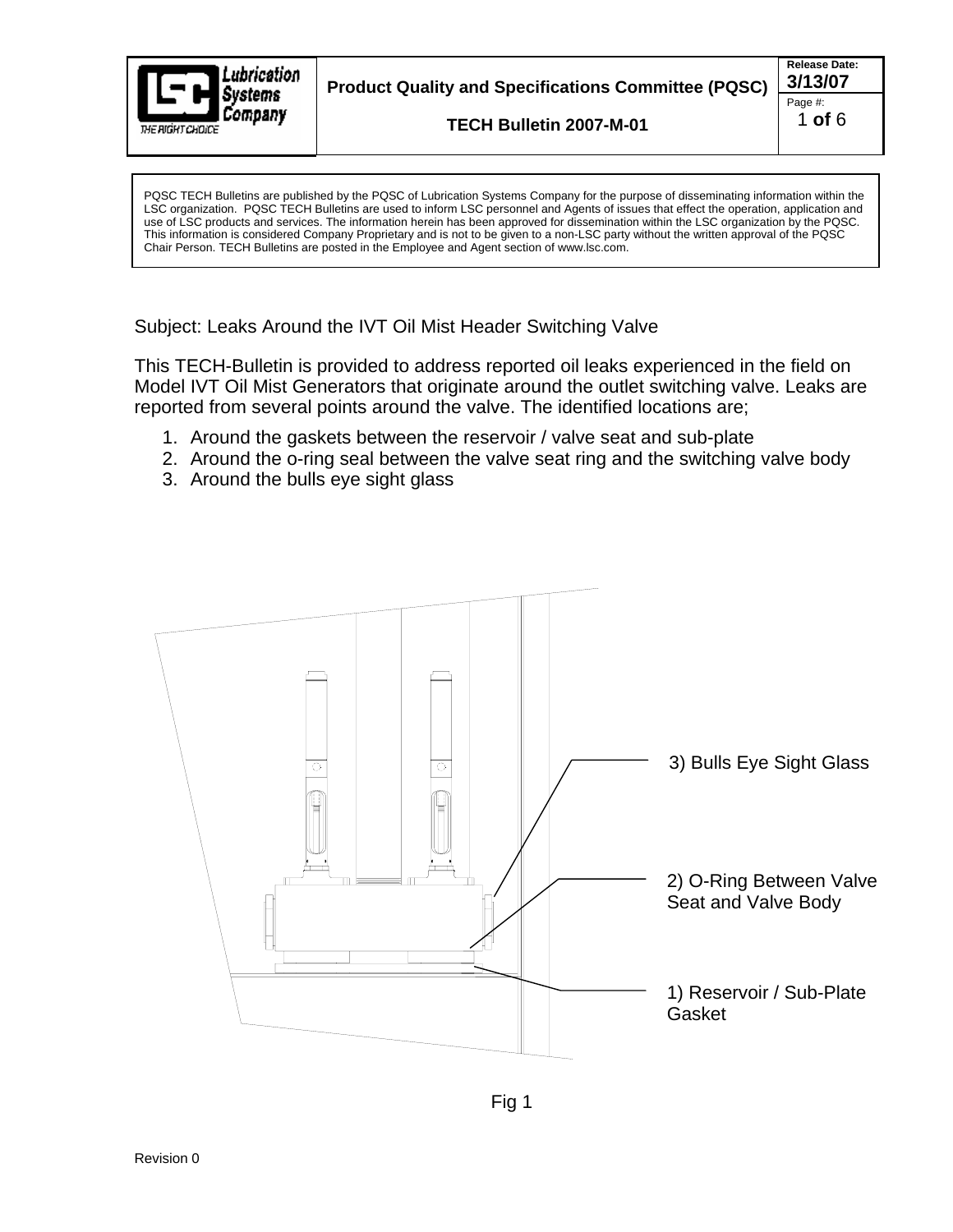

**Product Quality and Specifications Committee (PQSC) 3/13/07**

**TECH Bulletin 2007-M-01** 

**IMPORTANT NOTE:** Improper mist header installation and is a possible cause for oil leaks at this location. Proper oil mist header alignment and connection to the 2" mist outlet connection flange is necessary. Using force (pushing the piping ) to correct misalignment between the mist outlet flange on the IVT Oil Mist Generator and the matching flange at the oil mist header may result in a leaking gasket surface. Pulling the IVT mist outlet connection pipe to compensate for misalignment may create leak at the gaskets between the switching valve and the reservoir. Before undertaking any repair and replacement of gaskets under the switching valve ensure that the mist outlet connection flange and the matching flange at the oil mist header properly align and make up without using force. Failure to do so may result in an ineffective repair.

1) Gaskets between the reservoir / valve seat and sub-plate

One leak is identified at the gasket between the reservoir and base plate or the valve seat plate and the mist out valve body. These seals are made using gaskets. The valve body and the base plate are machined components and have flat gasket surfaces. However the mating gasket surface on the reservoir is not a machined surface. The possibility of having a leak at this location is created if the surfaces between the base plate and the reservoir are not parallel when assembled.

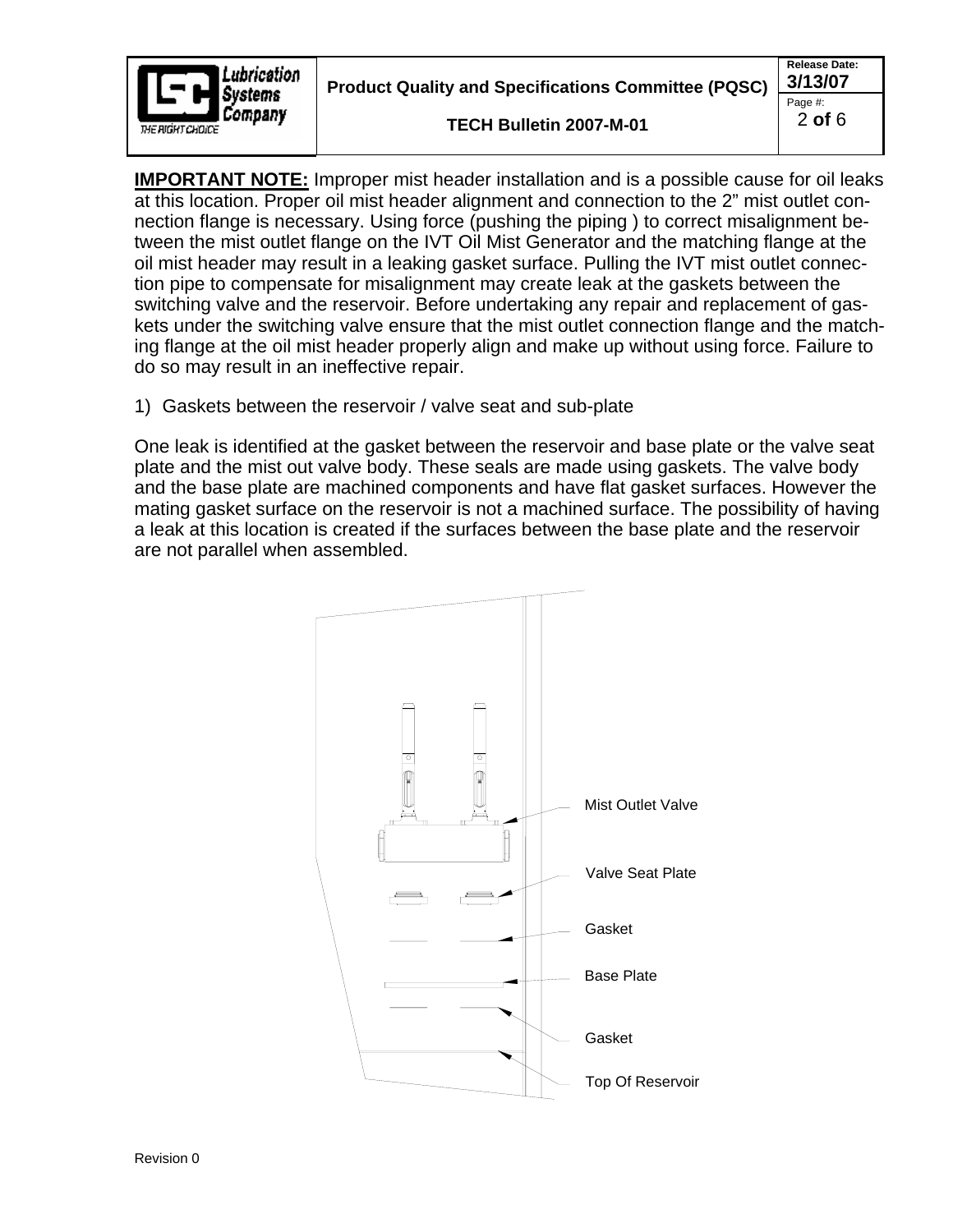

Page #: 3 **of** 6

## Fig 2

To ensure that a leak free seal is made, during assembly we are now applying a RTV gasket sealant to the gaskets between the valve seat plate and the base plate and the gaskets between the base plate and the top of the IVT reservoir. A prescribed sequence has also been implemented for tightening the bolts.

Apply a thin coat of RTV gasket sealant to both gaskets just prior to assembly. Enough RTV should be applied to ensure that the gasket is tacky to touch. Do not make a thick film of RTV. Aligning the bolt holes center the gaskets on the two mist outlet holes on top of the reservoir. The gasket should stay in place. Set the base plate on the reservoir and install the twelve (12) #10-32 socket head screws and lock washers. Initially the screws should be installed only finger tight. Following the sequence diagram below, tighten each screw in  $\mathcal{U}$ turn increments until all screws are tight. Allow the gasket to set for 2- 3 minutes and then check. Retighten if necessary.



Fig 3

Apply a thin coat of RTV gasket sealant to the gasket just prior to assembly. Enough RTV should be applied to ensure that the gasket is tacky to touch. Do not make a thick film of RTV. Aligning the bolt holes, center the gasket on the bottom of the valve seat plate. The gasket should stay in place. Set the valve seat plate with gasket on the base plate and install the six (6) #10-32 socket head screws and lock washers. Initially the screws should be installed only finger tight. Following the sequence diagram below, tighten each screw in  $\frac{1}{4}$ turn increments until all screws are tight. Allow the gasket to set for 2- 3 minutes and then check. Retighten if necessary.

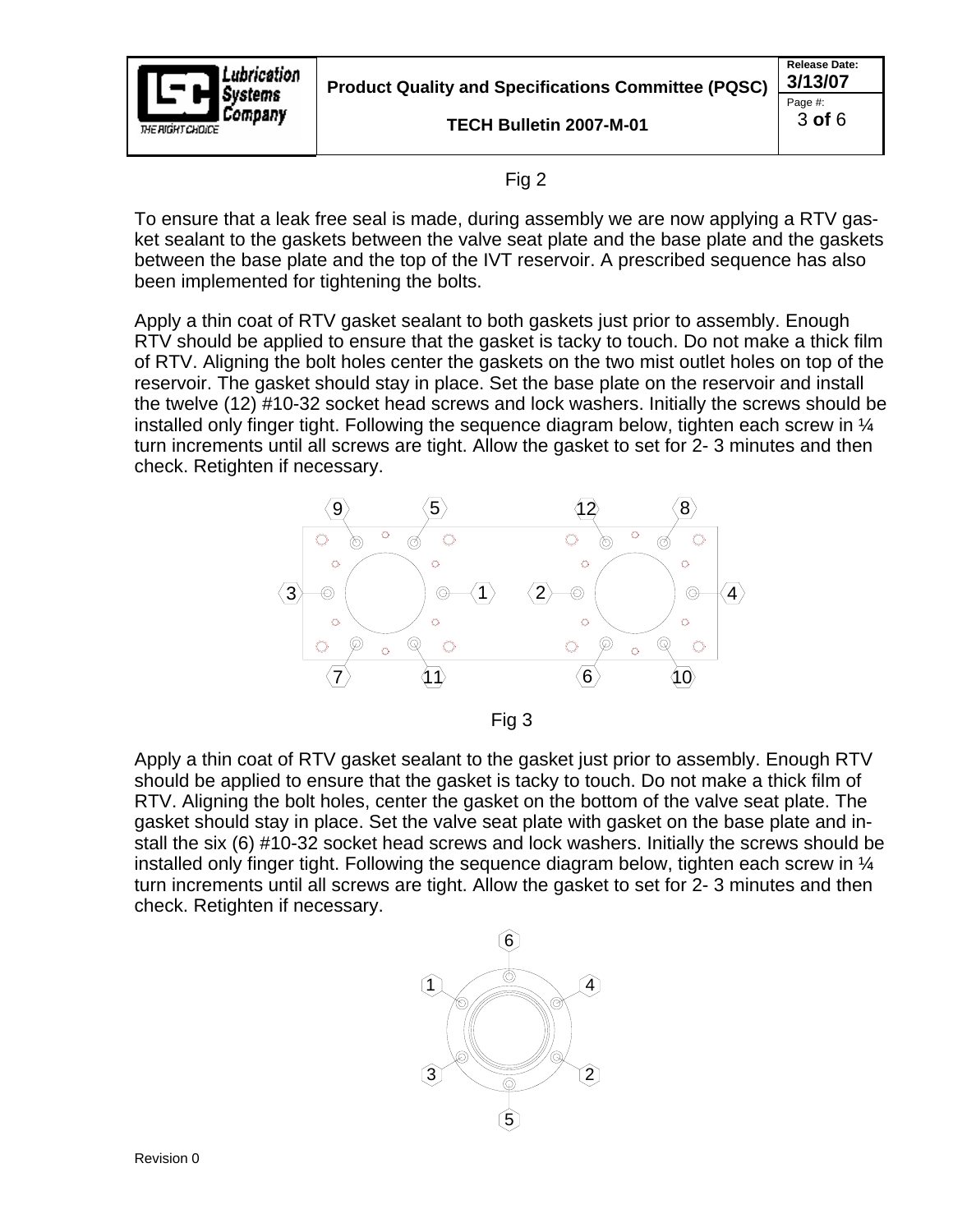

**TECH Bulletin 2007-M-01** 

**Release Date:**  Page #: 4 **of** 6

## Fig 4

2) O-Ring Between Valve Seat and Valve Body

The interface between the valve seat and the valve body is made using a static o-ring seal. This seal detail is identical to the o-ring seal on top of the valve body between it and the valve stem seal cap. An un-effective seal results if the valve body is not properly assembled to the valve seat. Proper assembly is essential.

The correct valve body and valve seat assembly requires proper alignment and even tightening of the eight mounting bolts. If the valve body is not evenly tightened to the valve seats, the o-ring and o-ring seat can be misaligned and a leak results. See the diagram below.



Fig 5

When installing the valve body to the valve seats, check the o-rings for nicks or cuts. Replace if necessary. The o-rings should be lubricated with light oil at assembly. Set the valve assembly on the valve seats and install the eight (8) 5/16-18 socket head screws and lock washers. Initially the screws should be installed only finger tight. Following the sequence diagram below, tighten each screw in  $\frac{1}{4}$  turn increments until all screws are tight.



Revision 0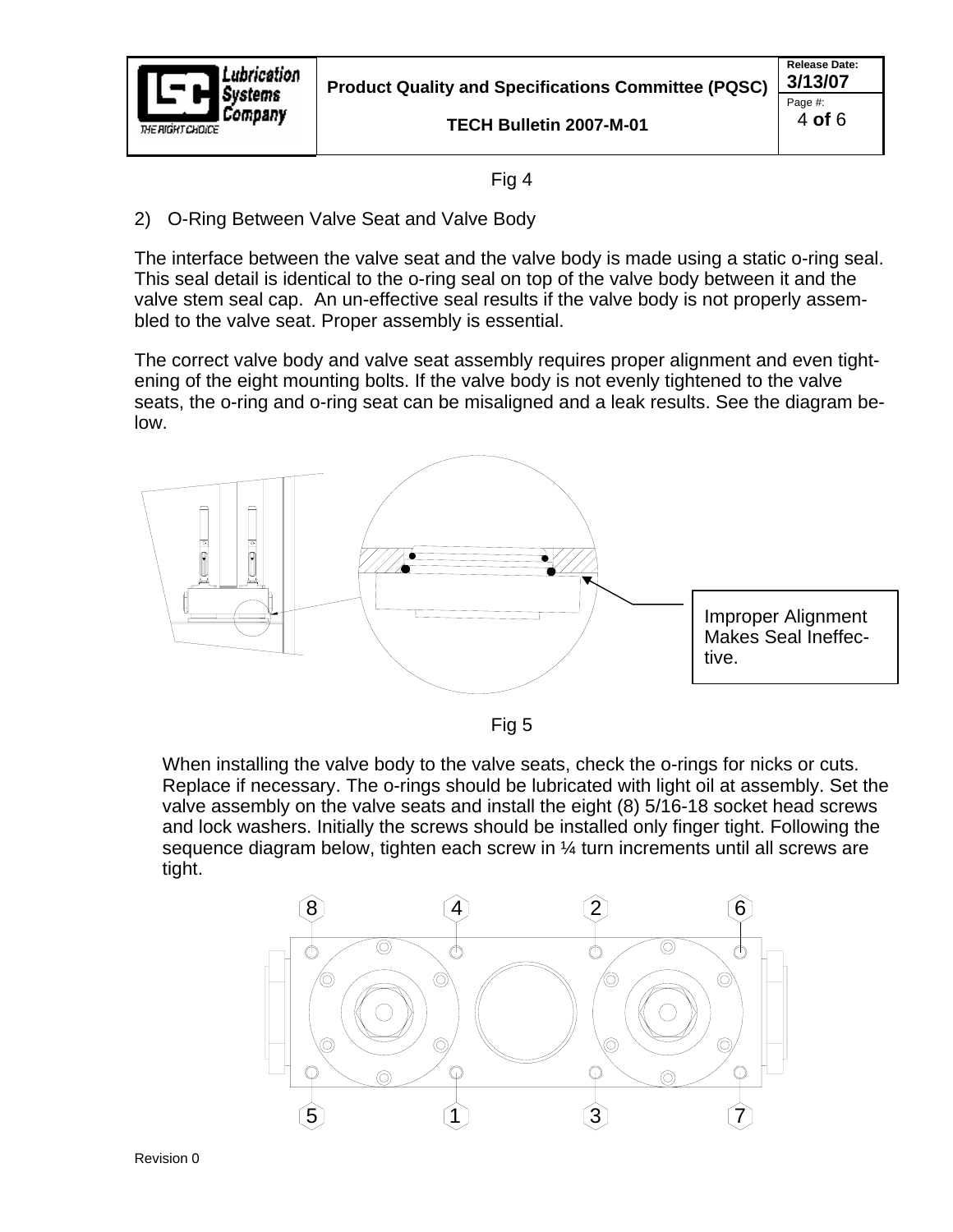

**TECH Bulletin 2007-M-01** 

Fig 6

3) Bulls Eye Sight Glass

The gasket provided by the OEM supplier of the bulls eye sight glass is very narrow. Additionally there is a thread relief machined under the hex of the sight glass that has a smaller diameter than the ID of the gasket. This configuration allows the gasket to orbit around the center line of the sight glass when it is assembled. When the OEM was contacted, they offered no resolution, but responded that if the unit is properly installed it should not leak. Their response is not considered a complete solution to the problem. We are recommending that where leaking sight glasses are found, the original gaskets be removed and replaced with P/N 77780995 Gasket. The new gaskets are Buna-N impregnated cloth.

To install the new gaskets, unthread and remove the sight glass. Remove and discard the old paper gasket. Install the new gasket in the thread relief at the base of the sight glass' thread. Note that the gasket ID is smaller than the sight glass' major thread diameter. As the gasket is installed, it has to be stretched as it is pulled over the thread. Re-install and tighten the bulls eye sight glass.



Fig 7